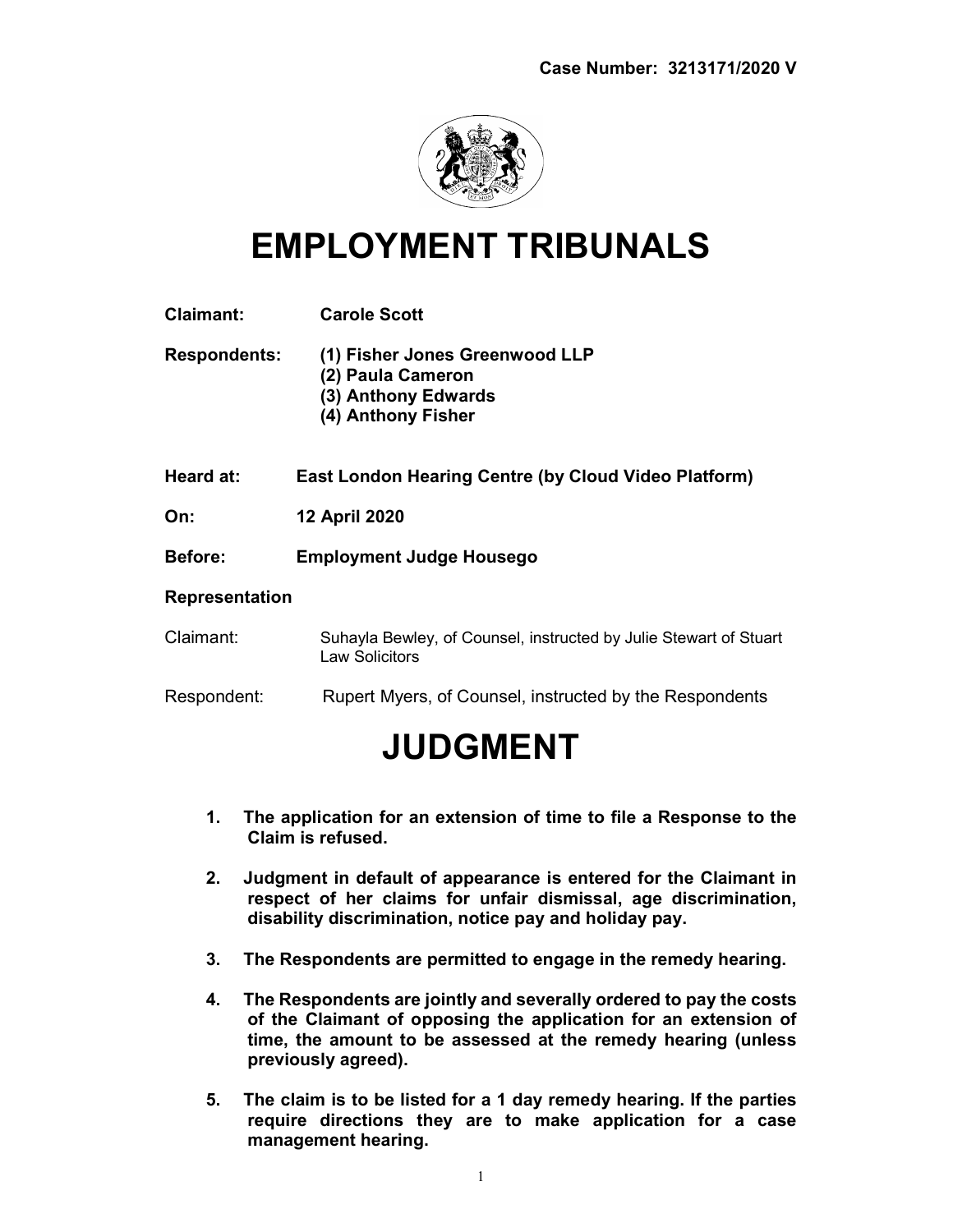## REASONS

- 1. I gave a short ex tempore judgment at the close of the hearing. Full reasons are required in such a case, and so this judgment is prepared.
- 2. The parties provided very detailed submissions in correspondence. These should be read in conjunction with this judgment. I agree with many (but not all) of the submissions of the Claimant's solicitor, and do not repeat them here. I also made a full note of the submissions of Ms Bewley, which amplified them and made further points with which I also accepted. I also took a careful note of the submissions of Mr Myers.
- 3. I have taken full account of the fact that to refuse the application condemns the Respondents to a default judgment, and that the judgment is that the Respondents are guilty of both age and disability discrimination, and that as they are a firm of solicitors, its senior partner and 2 other senior people in the firm this may have more effect on them than if they (two of them) were not officers of the Court.
- 4. I was careful (and said so in the hearing several times) to do no more than evaluate the Claimant's argument that there was not a strong refutation of the claim in the response, and nothing in this judgment is a finding of fact about the circumstances leading to the claim.
- 5. During the hearing, Mr Myers said that the  $4<sup>th</sup>$  Respondent was available to give evidence if I required it. It is not for me to require anything. It is for the parties to make or oppose the application as they wish. I said as much in the hearing. No application was made for the  $4<sup>th</sup>$  Respondent to give evidence in the hearing.
- 6. The facts leading to the application are as follows:
	- 6.1. The Claimant was dismissed on 31 July 2020 having been given 4 weeks' notice.
	- 6.2. The Acas notification and certificates were all on 22 September 2020.
	- 6.3. The Claim was received by the Tribunal on 30 October 2020.
	- 6.4. It was not sent to the Respondents until 14 December 2020.
	- 6.5. They received it on 18 December 2020.
	- 6.6. The last date for filing the ET3 was 11 January 2021.
	- 6.7. The ET3 was submitted online by the  $4<sup>th</sup>$  Respondent at 16:41 on 13 January 2021, and copied to the Claimant's solicitor.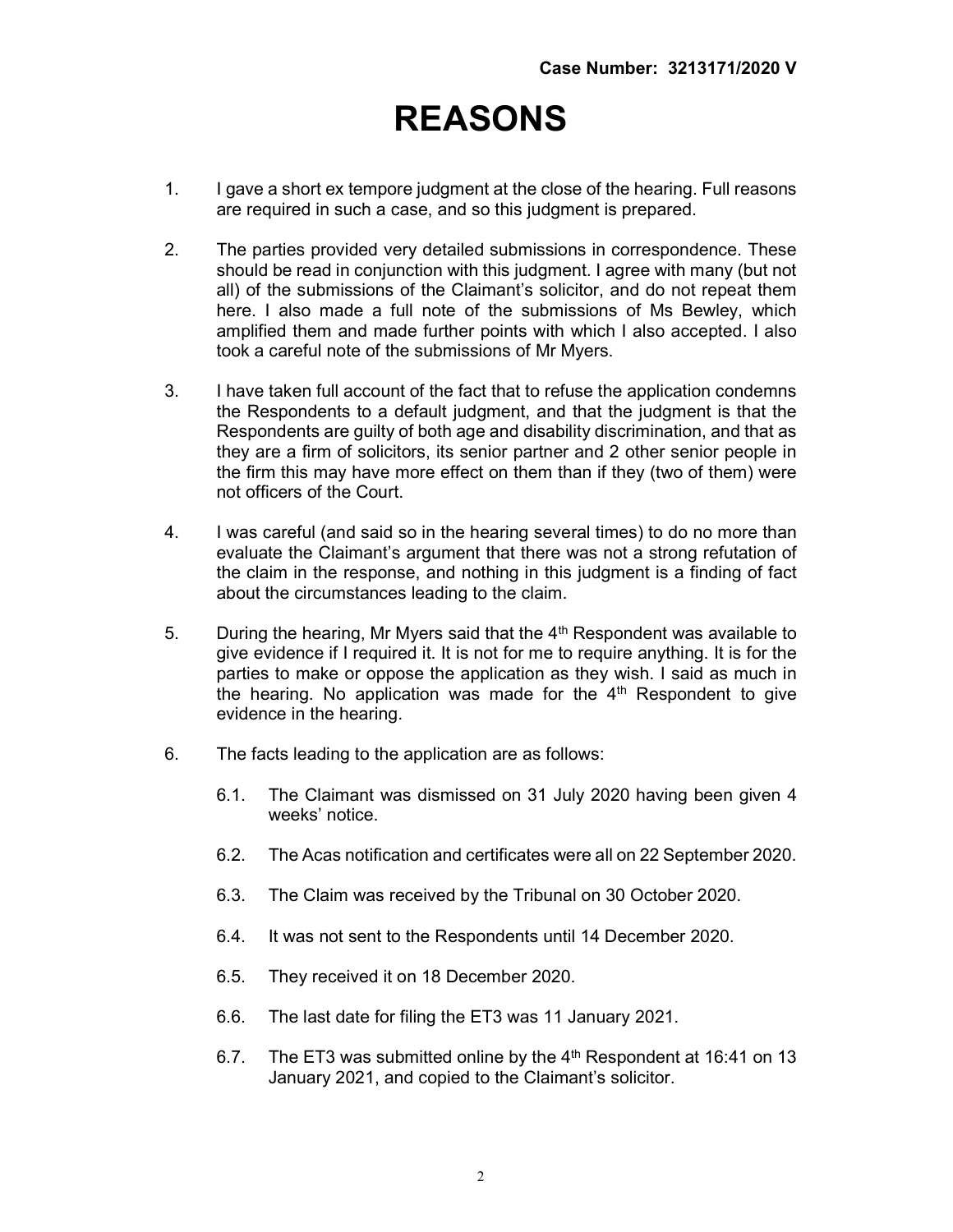- 6.8. At 19:30 on 13 January 2021 the Claimant's solicitor emailed the Tribunal, and copied the 4<sup>th</sup> Respondent, pointing out that it had to be rejected as it was out of time.
- 6.9. At 20:45 on 13 January 2021 the  $4<sup>th</sup>$  Respondent emailed the Tribunal and the Claimant's solicitor. It is headed "Application for extension of time to present ET3".
- 6.10. In a lengthy letter of 20 January 2021 the Claimant's solicitor opposed this.
- 6.11. On 22 January 2021 the  $4<sup>th</sup>$  Respondent submitted a witness statement dated 21 January 2021 on behalf of all the Respondents.
- 6.12. On 03 March 2021 the ET3 was rejected by the Tribunal.
- 6.13. This hearing was set when the ET3 was received, as a case management hearing. It has been utilised for the hearing of the Respondents' application for an extension of time.
- 7. The Respondents' case is that:
	- 7.1. The delay was very short less than 2 days.
	- 7.2. It was the result of putting the wrong date in the diary of the expiration of time.
	- 7.3. Because it was not appreciated that it was out of time, there was no application to extend time submitted with the ET3, but it was done later that same day, immediately the 4<sup>th</sup> Respondent became aware that it was submitted out of time.
	- 7.4. The form was received only on 18 December, and the firm was closed over Christmas, and the 4<sup>th</sup> Respondent returned to work only on 11 January 2021 which was (at the time unknown to him) the last date for filing the ET3, so there was little time to deal with the form, which he dealt with quickly, within 2 days.
	- 7.5. The Covid-19 pandemic had caused problems, which had taken the attention of the 4<sup>th</sup> Respondent.
	- 7.6. The email the  $4<sup>th</sup>$  Respondent sent on 13 January 2021 was a "kneejerk reaction" not properly researched, and it should not be taken as intentionally misleading.
	- 7.7. It was a simple mistake, which while regrettable, is also not so bad as to lead to the deprivation of the ability to defend.
	- 7.8. To be deprived of the opportunity to defend is draconian.
	- 7.9. The only prejudice to the Claimant is to be deprived of the windfall of a default judgment.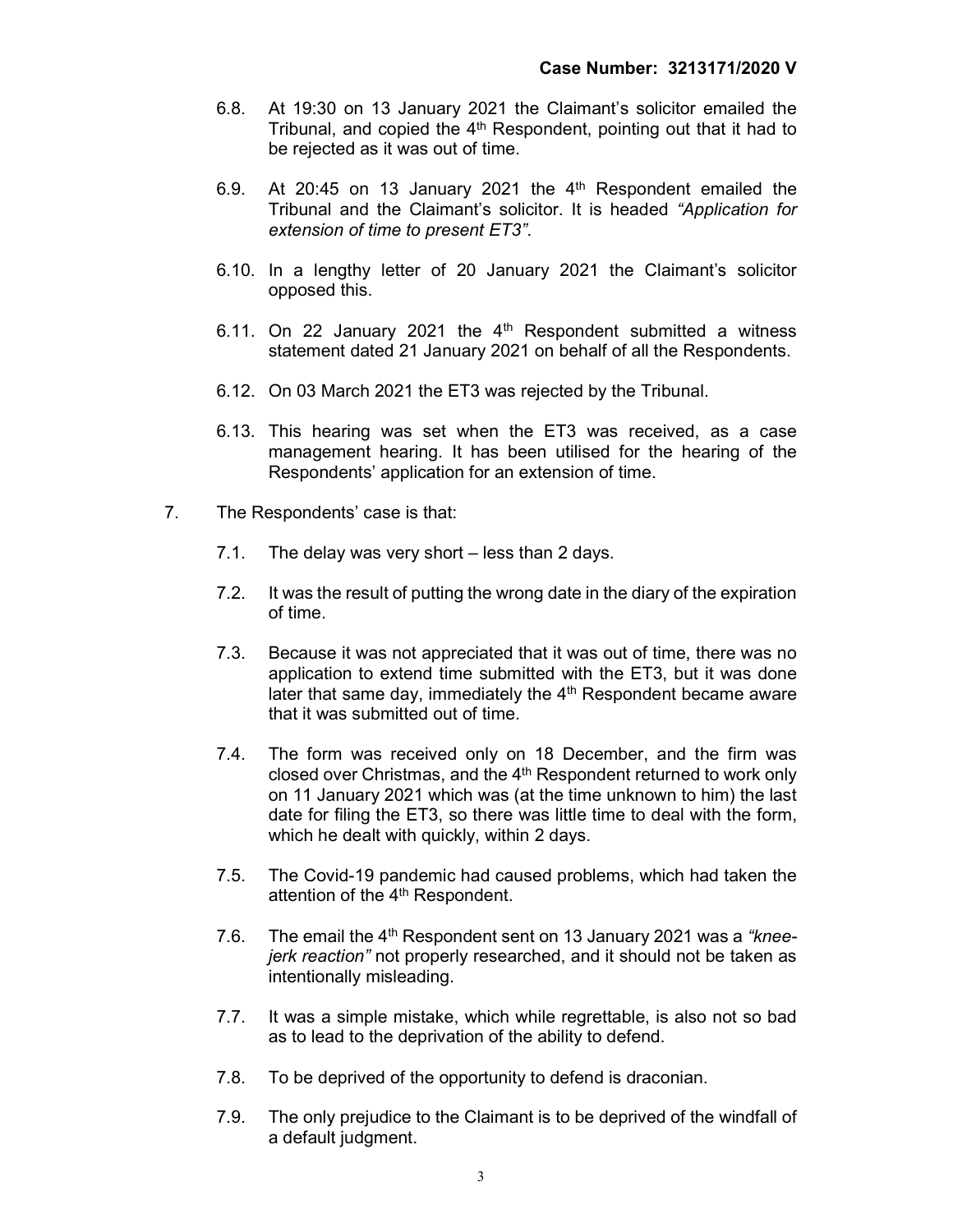- 8. The Claimant's opposition to the application is that:
	- 8.1. It was perfectly possible to apply for an extension when the claim form arrived, but this was not done.
	- 8.2. The ET3 was sent in with no application to extend time.
	- 8.3. It was the Claimant who pointed out that the ET3 was out of time, and the swift application to extend time reflected no credit on the Respondents.
	- 8.4. The application did not contain a draft ET3 as the Rules require.
	- 8.5. The email of 13 January 2021 gave specific reasons why the form was submitted late. These were that it was so short as not really to matter; that they were "unable" to comply with the 28 day limit because the claim was received only 3 working days before the firm closed for Christmas and the  $4<sup>th</sup>$  Respondent did not return to work before the day on which the ET3 had to be filed. These were no reason at all.
	- 8.6. The reason given in the email of 13 January 2021 was not the reason at all – which was later given that the date had been entered in a dairy on the wrong date. The first response read that the ET3 had been filed late as a deliberate act.
	- 8.7. The lateness is then described as a "miscalculation" in the witness statement of the 4<sup>th</sup> Respondent, and that then he recalculated it. There is no calculation that can lead to 13 January 2021 from the dates in this case. It is simply not a true explanation. The witness statement (at paragraph 7) expressly admits that "I did not at that stage disclose my own error in calculating the date on which service was due." Candour is essential in such a matter, and this was not candid. He did not say in his witness statement that he had not realised it was out of time when he filed the ET3.
	- 8.8. The notice of claim clearly states that the last date is 11 January 2021, that part of the notice is all is in bold type, and the date is also italicised and underlined, as above. It could not be made any clearer. The notice states that the ET3 "must" be returned by that date and that if it is not, "judgment may be entered against you".
	- 8.9. Not only this, but the ET3 form itself states as the very first thing it says, in bold type "This requires your immediate attention" and "If the form does not reach us by 11/01/2021 you will only be entitled to participate in any hearing to the extent permitted by the Employment Judge and a judgment may be entered against you…"
	- 8.10. The form was sent by post, so it was not overlooked as an email at a busy time (not that that this would be an excuse).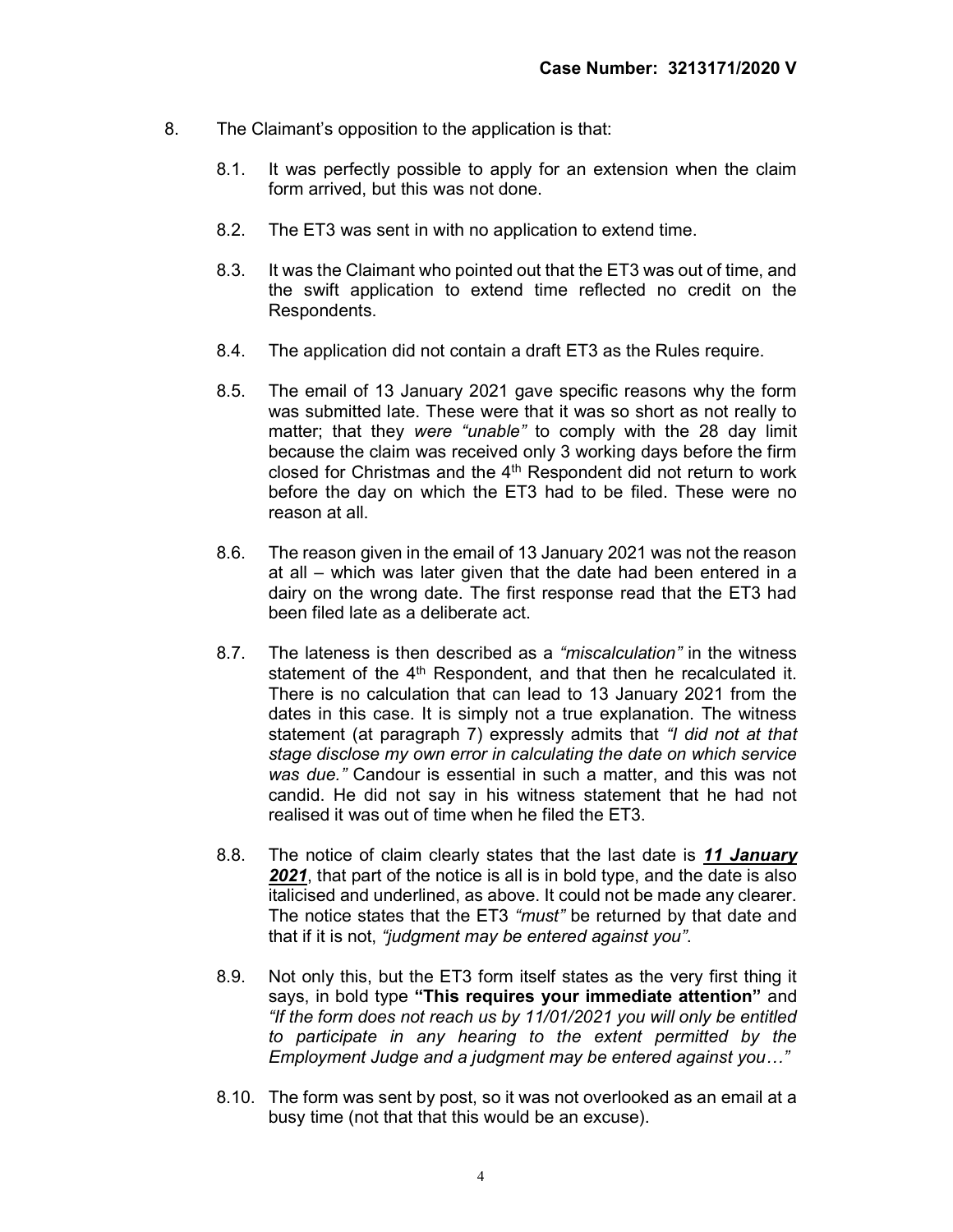- 8.11. The form was sent to the firm and to each of the 3 individuals named as individual respondents. This was a failure by not one person, but by 3.
- 8.12. If the  $4<sup>th</sup>$  Respondent was too busy or away, he was head of the firm's employment department with resources at his disposal (or he could have instructed Counsel).
- 8.13. The 4<sup>th</sup> Respondent had access to his work remotely. He could not have been going anywhere at the time (save perhaps for the period of a few days Christmas relaxation of restrictions) and he could have prepared it when at home.
- 8.14. The 4<sup>th</sup> Respondent is the senior partner of a firm which has multiple offices and over 140 employees, and he is head of the firm's employment department. He is to be expected to be able to deal with an ET3 in good time.
- 8.15. The Claimant's position as to the merits of the claim is very fully set out in the correspondence. The deficiencies of the Grounds of Resistance is very fully set out in that correspondence. Yet the Respondents had not addressed any of those points. Kwiksave Stores Ltd v Swain & Ors [1997] ICR 49 makes it abundantly clear that:

"It was incumbent on a respondent applying for an extension of time for serving a notice of appearance before a full hearing on the merits has taken place to put before the industrial tribunal all relevant documents and other factual material in order to explain both the non-compliance with Rule 3 of the Industrial Tribunal's Rules of Procedure 1993 and the basis on which it was sought to defend the case on its merits; that an industrial tribunal chairman, in exercising the discretion to grant an extension of time to enter a notice of appearance, had to take account of all relevant factors, including the explanation or lack of explanation for the delay and the merits of the defence weighing and balancing the one against the other, and to reach a conclusion which was objectively justified on the grounds of reason and justice; that it was important when doing so to balance the possible prejudice to each party;… [and in the instant case the chairman had failed] to take into account the merits of the employer's defence or to balance the prejudice it would suffer if he withheld the extensions as against the prejudice which the applicants would suffer if the extensions of time were granted." [Emphasis added.]

- 8.16. Not only had they failed to deal with the merits (or otherwise of their defence) but they had failed to provide any documents to show that it had any weight – all the documents had come from the Claimant.
- 8.17. The deficiencies in the defence were set out, and the letter setting out the issues also stated that the pleading was generic and lacking in detail, and this had not been addressed.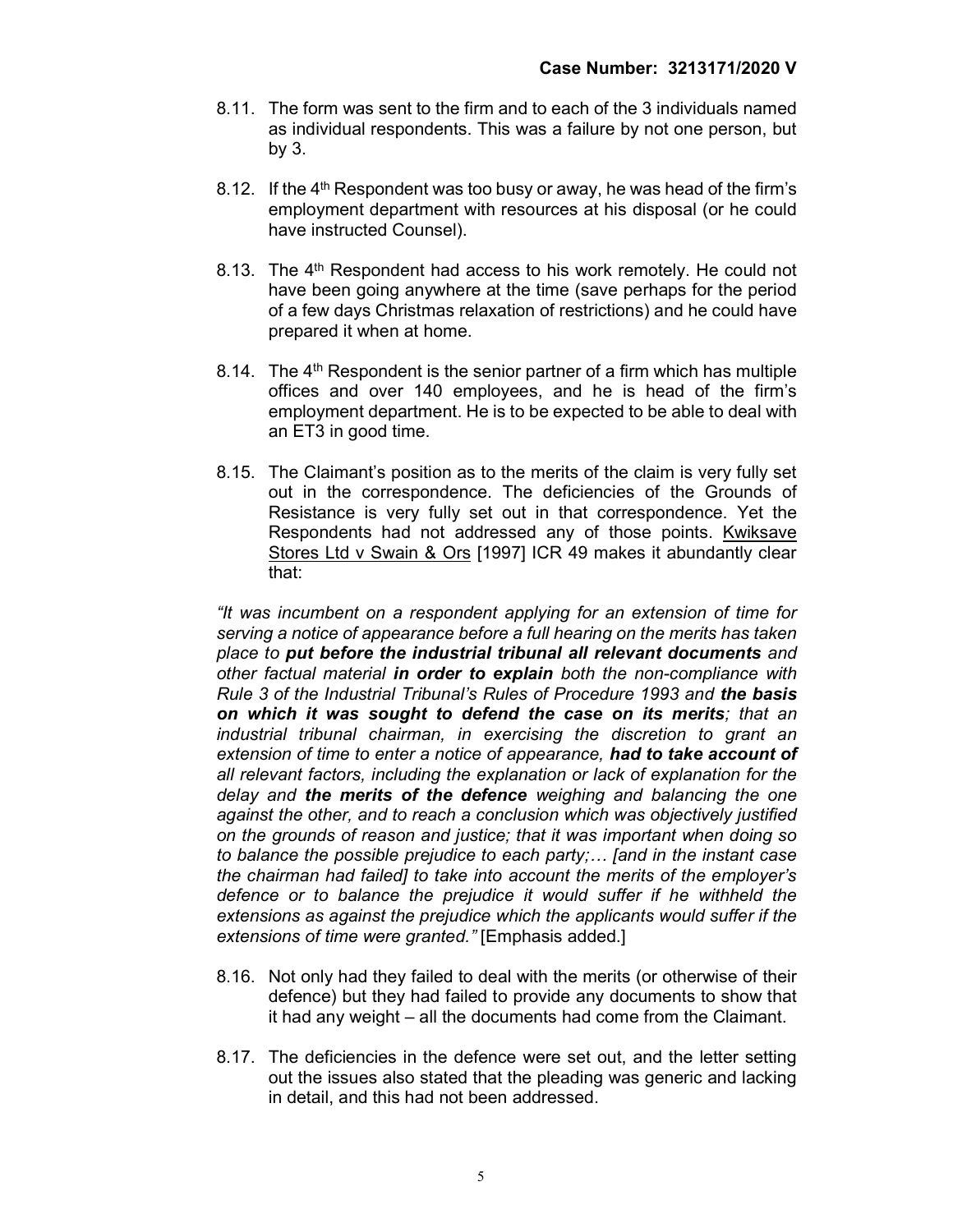- 8.18. The Claimant had been furloughed and there was no reason to dismiss her, as she was (almost) cost free while furloughed (and was accepting the capped amount of £2,500 a month, much less than her net pay of £3,434 a month). There was no genuine reason why she should be dismissed so swiftly if there were not an ulterior motive.
- 8.19. One of the reasons given was conduct, which was because she had asked questions about the lack of fairness in her dismissal.
- 8.20. She was given 4 weeks' notice expiring 31 July 2021 (so given at the end of June 2020) but a video podcast/vlog on the 1st Respondent's website on 21 May 2021, presented by the 4<sup>th</sup> Respondent himself, was all about what he described as the "big and unexpected bang" of the stamp duty land tax holiday. There was not a reduction in residential conveyancing, but a boom in it at the time of the notice of redundancy and dismissal. Judicial knowledge could be taken of this fact, and there was in the bundle press coverage of it at the relevant time.
- 9. The issues about the stated lack of merit in the defence were identified:
	- 9.1. The Claimant had a mobility clause in her contract requiring her to move to anywhere within a 29 mile radius of Colchester (clauses 8.2 and 8.3). That encompassed the Billericay and Chelmsford offices. No attempt had been made to relocate her.
	- 9.2. A salaried partner, Paul Tawn, had twice been retrained, the last time being from criminal work to immigration. These were vastly different fields of work, and not all immigration work involved hearings. Yet they had not considered the modest amount of retraining required to bring the Claimant up to speed with private client work – wills and probate – which she had carried out in the past.
	- 9.3. People were being recruited for the firm, and within a few months even qualified solicitors to undertake conveyancing at Chelmsford (and the evidence was in the bundle of documents).
	- 9.4. There was no attempt to justify the pool of one, when there were many conveyancing solicitors in the firm. That there was only one in Colchester and that the  $1<sup>st</sup>$  Respondent's position was that they would cease to do residential conveyancing there was no answer to the relocation and retraining points.
	- 9.5. The 1<sup>st</sup> Respondent said that the Claimant had not met her financial targets. The Claimant had comprehensively shown this to be wrong, in her solicitor's letters, but the Respondents had provided nothing to support this assertion.
	- 9.6. The Respondents relied on a claimed attendance record, but provided no evidence of it, nor any reason why reasonable adjustments were not possible.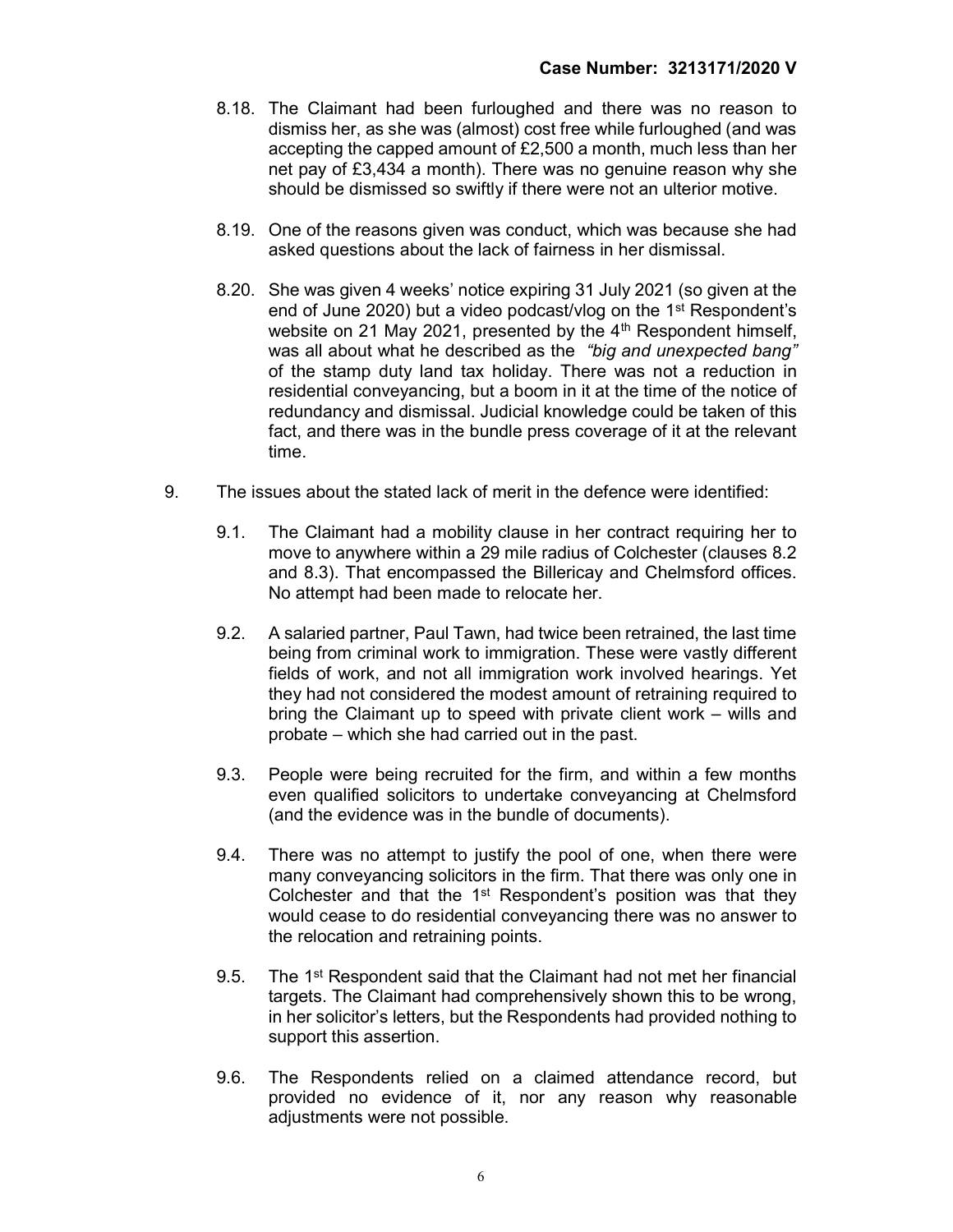- 9.7. There could be no doubt about the fact of disability, given the pages of GP notes provided in the bundle of documents provided by the Claimant (on which the Respondents had not commented).
- 9.8. Nor was it any secret, for the Claimant had sought counselling help (to the knowledge of the Respondents) through a workplace scheme for precisely this reason.
- 10. I do not consider the reasons given by the  $4<sup>th</sup>$  Respondent to be good reason to extend time. (But even so, I would have allowed the application if the assessment of balance of prejudice and merits of defence had so indicated.)
- 11. This is for a variety of reasons:
	- 11.1. A solicitor faced with a claim of unfair dismissal, and even more so with a claim for unlawful discrimination, is to be expected to give that claim the utmost attention (if for no other reason than that so to discriminate is professional misconduct).
	- 11.2. The  $4<sup>th</sup>$  Respondent is head of the firm's employment department. He really should have known better than to miss the limitation date in a claim against himself.
	- 11.3. There was no "miscalculation". He would have been better being candid and owning up immediately to a simple diary mistake. The various explanations offered lack candour. It is not acceptable to say, as in effect he said on 13 January 2021 that he had not thought it worth applying because the delay was so short, and he was busy (when he was on 3 weeks holiday, and with remote access to his firm's computer systems).
	- 11.4. The Covid related excuse is without merit. In essence it is that the pandemic has caused much work to adapt practice. The 4<sup>th</sup> Respondent was able to take a 3 week break over the Christmas / New Year period, which makes that reason risible.
	- 11.5. The original email of 13 January 2021 was not candid. The reasons were set out by the Claimant's solicitor and Counsel.
	- 11.6. The witness statement is similarly flawed. It states that he did not originally state the reason the date was missed, but not why. It repeats the "miscalculation" excuse.
	- 11.7. The 2<sup>nd</sup> and 3<sup>rd</sup> Respondents could have salvaged the position had either of them taken the trouble to check with the 4<sup>th</sup> Respondent that he was going to submit the response in time. As they are respondents in person one might think that they would want to have some input to the document, or at least approve it, but it is not said that they did either.
- 12. The merits of the claim are apparent from reading it. The criticisms of the deficiencies in the merits of the defence are detailed above, and they are all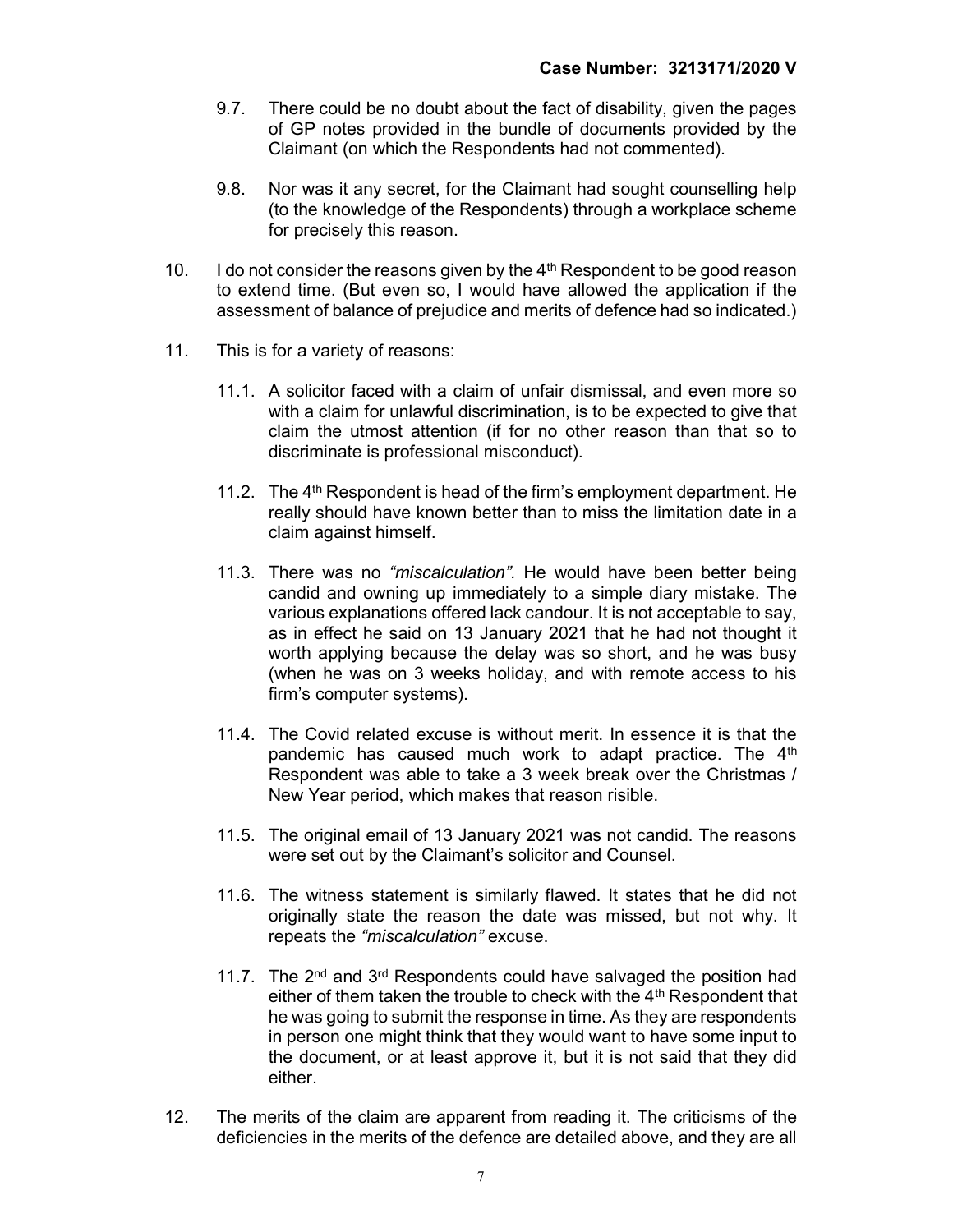weighty. It is incumbent on a respondent seeking an extension of time (after the time has expired) to show that the defence they wish to advance has merit. None of the criticisms made by the Claimant were addressed by the Respondents. No documents were produced by them. This is not to require the production of a full document bundle, but some documentary evidence supportive of their defence. They had 3 months to do so. The matters that I find the most troubling about the defence are the absence of evidence that the 1st Respondent considered relocation or retraining the Claimant (but did for others), and the web blog of 21 May 2021 which is all about the "big and unexpected bang" (in the words of the  $4<sup>th</sup>$  Respondent in that broadcast of the stamp duty land tax holiday) in the reopening of the housing market. The absence of any evidence or pleading to show that there is anything in the claimed failure to reach performance targets is also important: the Claimant set out her position in some detail as to why this was not so. Claiming that the conduct of the Claimant was relevant in the decision to dismiss her (para 17) was not detailed, but Mr Myers accepted that this was the Claimant's objection to the process being followed. This does not seem a sound reason to justify dismissal for redundancy: any employee facing redundancy is fully entitled to put her case robustly.

- 13. Kwiksave clearly sets out (the paragraphs are unnumbered) in the section headed "The discretionary factors" that the decision on an application such as this "will involve some consideration of the merits of his [the Respondents'] case". For the reasons given in this judgment there a series of reasons (and absence of documentation) why the Respondents have not met the obligation set out in Kwiksave: "Thus if a defence is shown to have some merit in it, justice will often favour the granting of an extension of time, since otherwise there will never be a full hearing of the claim on the merits." The Respondents *must show* that the defence has merit. The Respondents have not done so, even though the points of criticism were spelled out in detail and with clarity by the Claimant's solicitor well in advance of this hearing.
- 14. The medical records clearly show that the Claimant is very likely to succeed in showing that she has the disability as set out in the claim form. Her contention set out in her particulars of claim, that she told the 3rd Respondent (human resources manager of the 1<sup>st</sup> Respondent) is not addressed in the Grounds of Resistance (para 12 is limited to asserting that in a pre employment questionnaire the box "No" was ticked in answer to the question "Do you consider yourself to have a disability?" Someone not seeking reasonable adjustments may have any number of reasons not to tick "Yes" before starting employment and then once in post disclose this to the human resources manager. There is a lack of engagement in the defence with the Claim that the Respondents knew of her disability, despite the 3 month opportunity to amend or expand on the defence before this hearing. Indeed at 21(d) it is accepted that in January 2020 the Claimant had sought assistance from the firm in relation to the disability.
- 15. The holiday pay and notice pay claims are modest, and are technical cases based on how they are to be calculated. There is no great prejudice to the Respondent in refusing the application to extend time to defend them.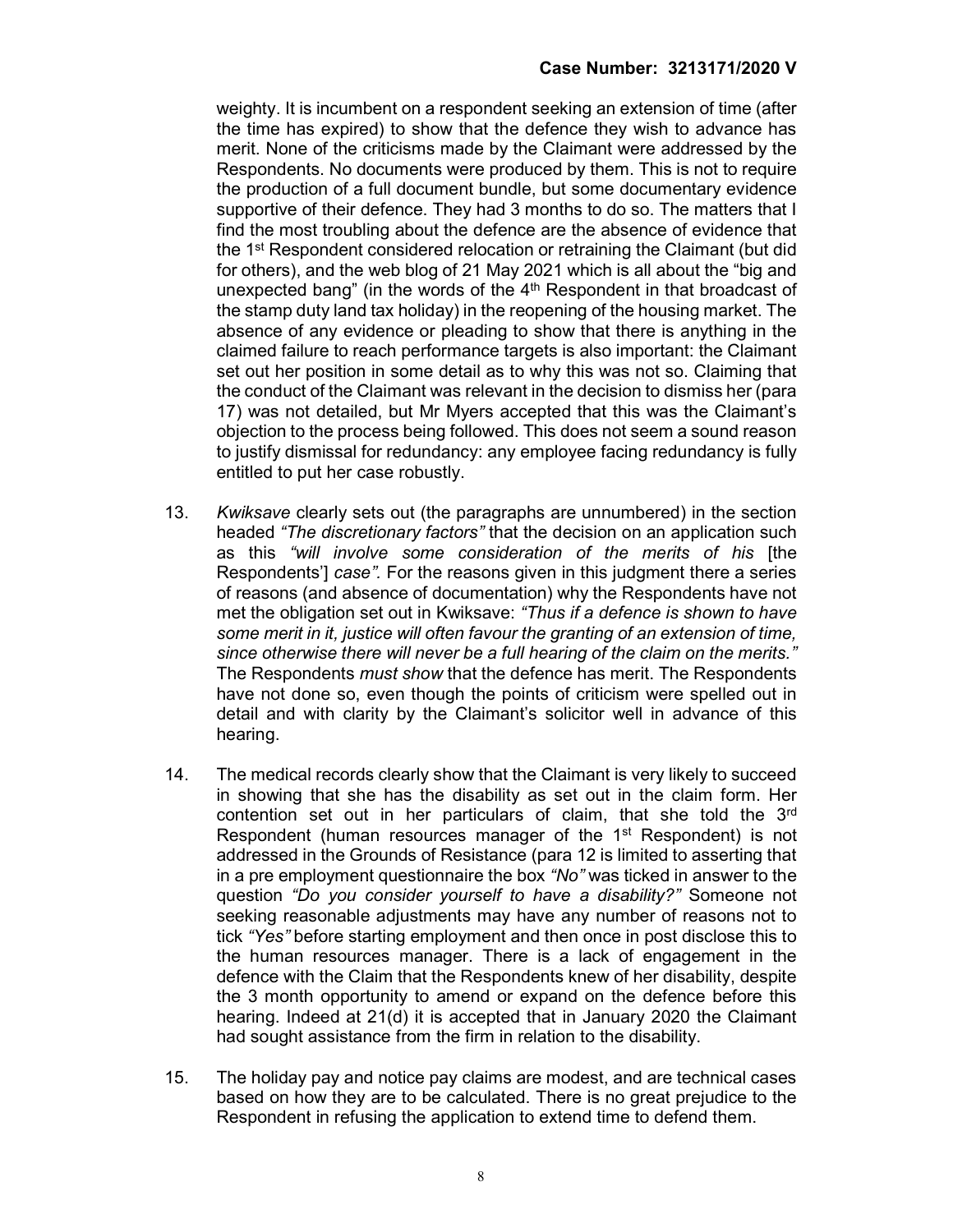- 16. I have evaluated the balance of prejudice. The Claimant succeeds and saves the time and cost of a case without risk, and the inevitable delay of 12 months or so until a full hearing. Given her disability that would inevitably be a great strain. This is a considerable advantage to her. The Respondent loses the opportunity to defend. Discrimination cases can result in very large awards of compensation. In this case the Claimant was able to get a new job in residential conveyancing quickly, and at a similar salary (which is also supportive of the submission that the conveyancing market was buoyant at the time the Claimant was dismissed). This is not a case which will result in a huge award. The 1<sup>st</sup> Respondent is a substantial firm of solicitors, and it is not suggested that the financial repercussions of this decision will be overly harmful to the firm. In so far as this decision results in reputational damage to the Respondents they have brought this on themselves, and it is no reason to permit them to defend the case. I conclude that the balance of prejudice argument is not one that should lead to the application succeeding. I note also that the Claimant does not suggest that the Respondent be restricted in any way in dealing with the remedy hearing. While stopping Respondents from defending is terminal to a defence, a Claimant who fails to meet the time limit in filing a claim is subject to the same outcome if not able to show good reason why time should be extended. There is little if any difference in principle.
- 17. Time limits are not aspirational but are deadlines, and parties are expected to meet them, the more so for respondents who are solicitors. This is even more so for an employment law solicitor who is also the senior partner of the firm, and a personal respondent. It is seldom wise to leave the filing of a pleading until the last minute, which is what the 4<sup>th</sup> Respondent thought he was doing. I repeat that whatever the failings of the Respondents the application would have been allowed had the Respondents met the Kwiksave test (and I note that the successful respondent in Kwiksave had behaved appallingly).
- 18. I do not consider the technical criticism of the application to be correct. The email of 13 January 2021 is clearly headed as an application to extend time. There was no point in sending a draft ET3 with it, as it had already been submitted. The point of that rule is to make sure that someone wanting to defend sets out exactly what that defence is, and that was set out in the ET3 sent in earlier that day.
- 19. I record that I have considered all the other case law cited to me by both sides, who agreed that there was no unusual point of law in this application.
- 20. The Claimant sought costs of £8,101.80, including vat. A schedule of costs had been provided, but only minutes before the start of the hearing. While costs do not follow the event in Employment Tribunals, I consider that the way this application has been dealt with by the Respondents falls within Rule 76(1)(a) as "otherwise unreasonably". A substantial firm of solicitors which has an employment team headed by one of the Respondents can reasonably be expected to deal with matters such as this competently and timeously, and this has not been the case in this application.